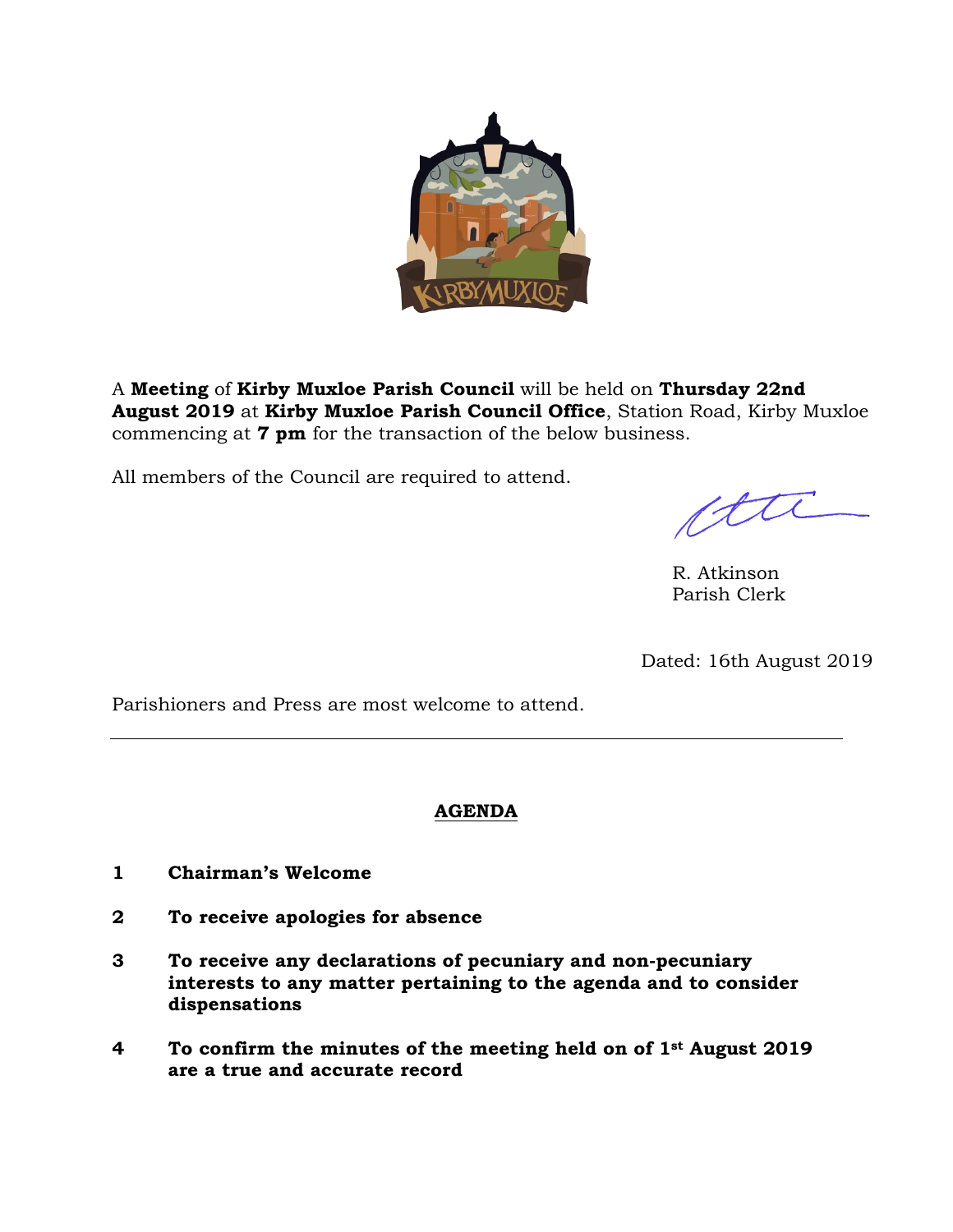**5 To receive a Report from the Police Beat Officer**

(15 minutes are set aside)

- **6 To receive a Report from Leicestershire County Council** (15 minutes are set aside)
- **7 To receive a Report from Blaby District Council** (15 minutes are set aside)

## **8 Public Participation**

(15 minutes are set aside for members of the public to raise issues and ask questions)

# **9 Clerks Report**

- i. To verify all payments made since the previous meeting
- ii. To verify and authorise the Payments Schedule
- iii. To verify Income and Expenditure to date
- iv. To verify Bank Reconciliations
- v. To note s.106 monies
- vi. To note Bungalow Renovations/associated costs to date
- **10 To note and consider planning applications**

## **11 To discuss and consider:**

- i. Kirby Muxloe HGV Action Groups' request in relation to a Traffic Regulation Order (TRO) for Desford Lane
- ii. Financial Regulations
- iii. Refurbishment and modernisation to The Byways,11 Court Close, Kirby Muxloe
- iv. A quotation for a replacement street lighting column on Forest Drive
- v. Commencement time of meetings

# **12 To provide any update on:**

- i. the pond and the potential project
- ii. Barry Drive 'Rat Run'
- iii. The Local Plan

## **13 To receive any recommendations from the Events Working Party**

## **14 To note any other business**

(This item should only be used to register future agenda items or items that are solely for information only. No issues requiring a decision or with a financial implication can be raised)

## **15 To confirm the date and time of next meeting**